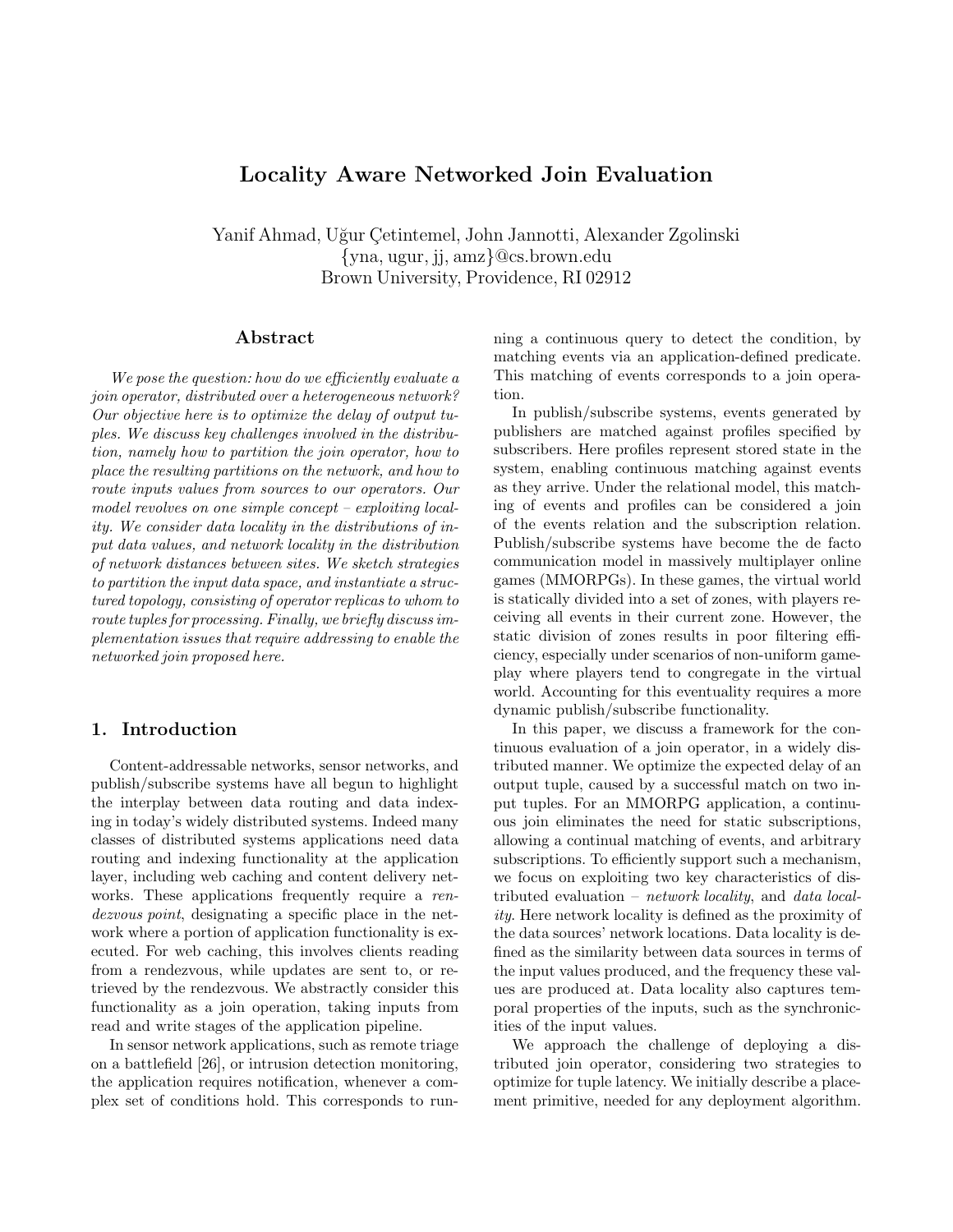This tackles the simple case of where to place a single join operator, on the network. The first question we pose for a broader deployment, is how do we determine a parallelization (or partitioning) of the join operator, to support distributed evaluation? We outline a strategy considering data locality in probabilistic value distributions for each data source. Our second question is how should we place these partitions of our join operator at network sites to optimize on tuple latency? We address this issue with a replication mechanism that utilizes our placement primitive. We replicate considering network locality in source locations, in conjunction with the semantic behaviour of sources, to construct a tree of join operator replicas. In short, we are attempting to reflect trends in each data source's value distribution, as corresponding trends in the networked execution of the join operator.



Figure 1. Networked join evaluation overview: to support a distributed deployment of a join operator we i) partition the data space, ii) assign replicas, connected in a tree, to process tuples in each partition. Sources may then send tuples to their nearest replica, via a content-based routing mechanism.

Figure 1 depicts an overview of these challenges and our proposal. Our networked join operates on a partitioned data space, evaluating each partition on a structured operator replica graph. We perform contentbased routing to deliver tuples from our data sources to these operator replicas. Throughout this mechanism, we attempt to structure our deployment to rapidly output any successful join of input tuples.

To the best of our knowledge, no present day system considers the combination of network and data locality in their design. Existing distributed hash tables (DHTs), such as Chord [25], Bamboo [13], and CAN [22], provide lookup functionality and act as an index for stored data. Recent systems, such as Mercury [4], have also investigated range queries. These systems primarily focus on load balancing, and do not leverage the structure of participants in the twofold access patterns corresponding to both branches of the join. The PIER system [12] discusses several techniques for widely distributed joins, yet uses these DHTs as an unstructured rendezvous. By hashing the join key attribute, and thus performing the join at an arbitrary site, PIER eliminates any data or network locality in either the attribute or the sources. The DIM data structure [16] answers multi-dimensional range queries in sensor networks. This system considers a simple form of data locality in associating similar values at nearby network locations. However the authors do not consider data or location trends in the values produced by sources, rather assume that data values are produced uniformly at random by every sensor. In contrast our proposal, with the aid of probabilistic models of value distributions, attempts to identify frequently occurring matches, and the network origins of these matches. This information is then used to structure the rendezvous points of inputs from multiple sources, enabling sources to rapidly route their tuples to be joined.

## 2. System and Data Model

Our framework is designed for an infrastructure model of a distributed system. We assume the availability of a substantial set of heterogeneous network hosts, connected through a wide-area network. In this model, stability, and churn are not as crucial as in peerto-peer systems. Furthermore, we do not address security issues here, assuming that participants belong to the same administrative domain.

Our data model is a continuous query model, as found in stream management systems ([1, 2, 6, 18]). Under this model, an infinite stream of tuples drives a push-based control flow and evaluation of the join operator. We assume our join operator is associated with a window, and for simplicity, assume each stream maintains its own window. In a distributed scenario, one open issue is how to ensure the maintenance of distributed windows with global semantics.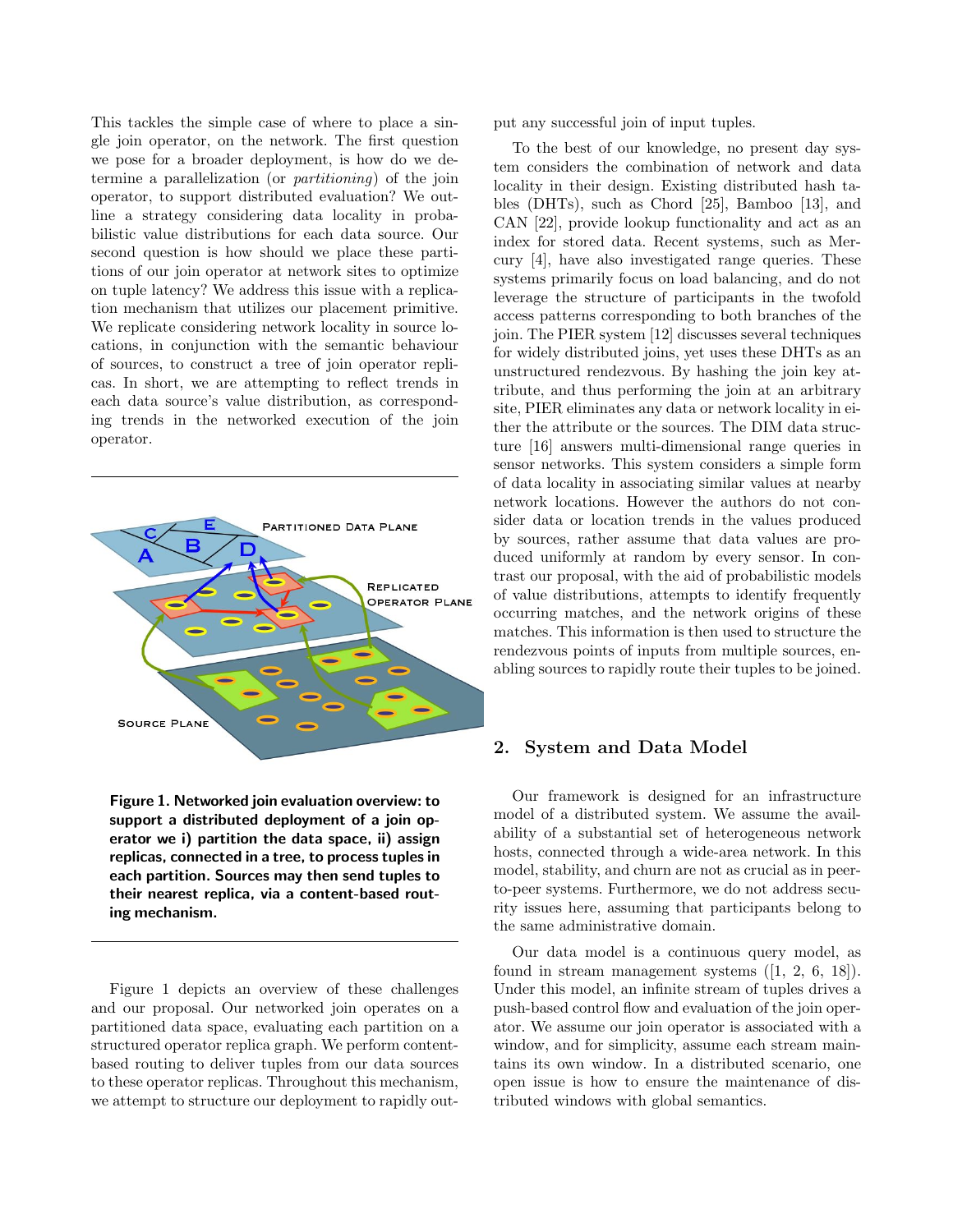

Figure 2. Simplified, motivating example: we propose exploiting data locality. In this scenario, where sites A and B join with high probability on "low" values, and sites C and D join over "high" values, we create two partitions, and place each partition to optimize for its relevant sources.

## 3. Networked Join Model

We begin with a simple scenario exemplifying how we intend to exploit data and network locality. Consider four sites, A, B, C and D. Sites A and B produce a certain range of values at a high rate, while sites C and D produce a different set of values at a high rate. We claim that processing these tuples in a centralized manner, where all four sites push data to a single network location, does not exploit trends in the underlying value distribution. We propose creating two instances of the operator, one placed near sites A and B to handle the range of values frequently emanating from these sources, and another placed near sites C and D. This is abstractly illustrated in Figure 2.

In addition to data locality, we investigate techniques to exploit network locality between the sources. Here we focus on placing replicas of instances, based on the network proximity of sources. Abstractly, we attempt to ensure nearby sources produce output tuples with low latency, at a nearby site, rather than at a single (centralized) partition instance.

#### 3.1. Modelling Data Sources

Our join's sources may be arbitrary network sites. We assume each source maintains a probabilistic model representing the probability density function (pdf) over any values it produces. These pdfs may be obtained as a simple histogram, or with standard learning algorithms and distribution fitting techniques. Our input

tuples are comprised of multiple attributes, implying these pdfs are joint distributions. We may marginalize this joint pdf to obtain the pdf for any combination of attributes. With this model, each source is able to provide the probability of producing a specific value.

#### 3.2. Probabilistic Join Evaluation

Our join operates on tuples from all sources based on a join predicate. In the scope of this paper, we consider the equi-join operator, but remark the principles applied here may be generalized to arbitrary joins. We return to this shortly. Using the data source model described above, we may compute the expected output rate of our join operator as follows. For a single pair of sources, this output rate is the product of the total input rate, and the probability of two tuples having identical join key values. Since the join key attributes are likely to be a subset of the joining relations' attributes, this probability is equivalent to a product of each source's joint distributions, marginalized over the join key attributes.

This model of output rates is too simple for a stream-based model, where join operators are defined with windows to support asynchronous inputs. In this model, we abstract away window semantics, such as whether the operator has a window for each stream, or whether the window is a band. We simply assume we are able to ascertain a distribution yielding the probability of a specific value existing in the operator's window. We refer to such a distribution as a window distribution. For a join operator with one window per stream and source, and a sliding policy of simply removing the oldest tuple in the window, the window distribution is equivalent to the nth power of the input distribution, where  $n$  is the window size.

With this window distribution, we may obtain our expected output rate of a source pair as a product of one source's input rate, the same source's marginal distribution of join key attributes, and the window distribution of the second source. Clearly any pair of sources may join to produce an output tuple. Furthermore the join occurs over all possible join key values.

The generalization to other types of join operators, with arbitrary join predicates, may be accomplished through the definition of an indicator function yielding whether the values join. One open issue relates to how we could capture the output probability distribution of arbitrary join predicates, since this distribution is likely to be specific to each indicator function.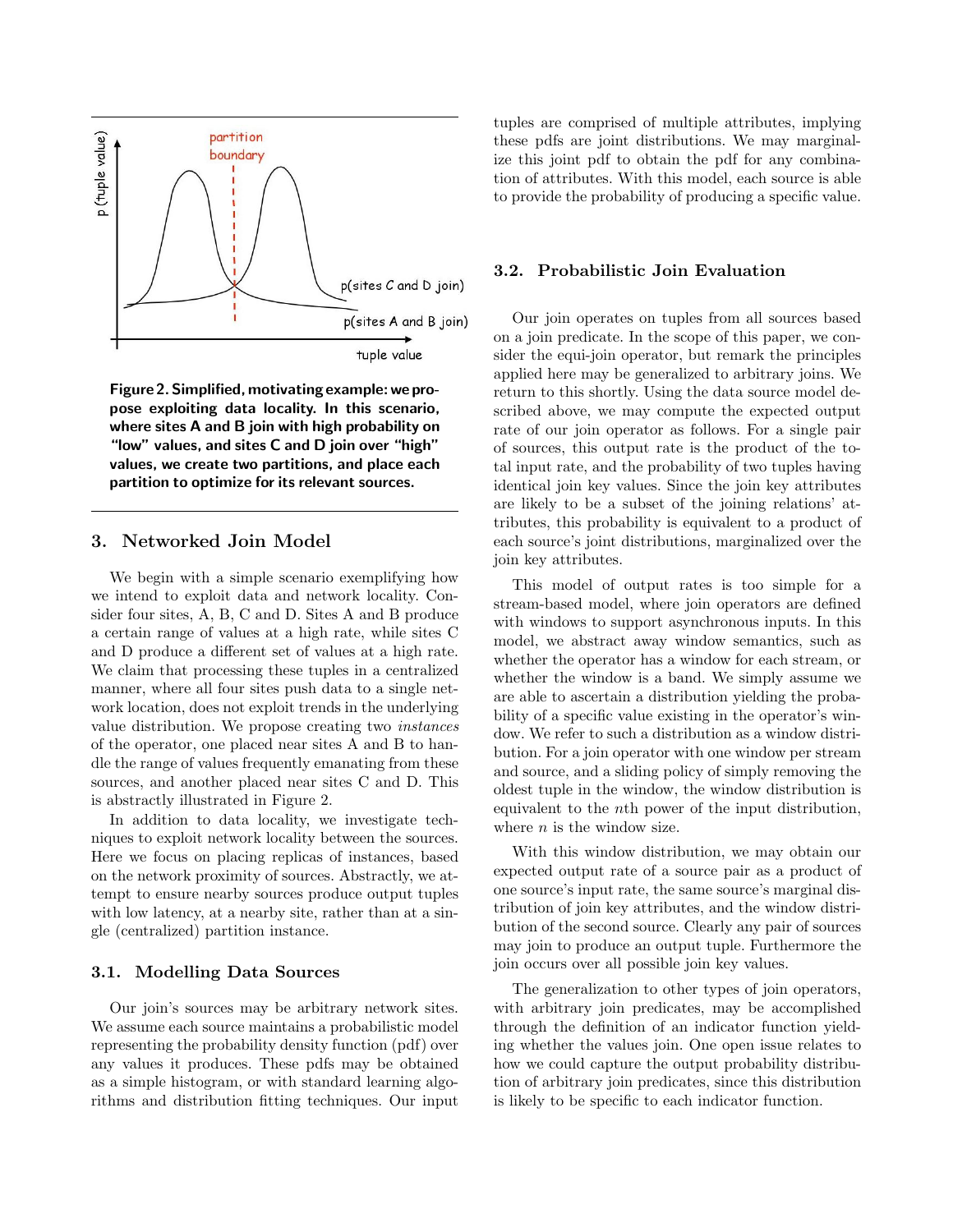## 4. Networked Join Deployment Challenges

We now outline three key problems in deploying networked joins, and sketch their solutions. These solutions all target minimizing the total expected network delay of a tuple. We address: i) how to construct a routing plane so that sources may send their input tuples to an appropriate join operator, ii) how to augment this routing plane with semantic information to construct a join space, and subsequently use this space to identify localization opportunities, and iii) how to partition a join operator by differentiating sources based on their position within this join space.

#### 4.1. Join Routing Topology Construction

Our routing plane connecting the join's sources and the join operator is a routing tree with sources at its leaves, and replicas of the operator as the internal nodes. We replicate operators to reduce network latency between inputs and the location processing these inputs. Operators on our replica tree compute join tuples on different incoming branches, outputting join results as well as forwarding tuples to their parents. This ensures completeness when evaluating the join. We use a hierarchical clustering algorithm to construct our replica tree, initially bootstrapping our infrastructure by clustering on a synthetic coordinate system capturing latencies between sites, such as Vivaldi [7] or NPS [19].

We initialize our cluster hierarchy by choosing our base clusters with a leader election algorithm. The base clusters are (approximately) balanced subdivisions of the synthetic coordinate space. Our algorithm is a standard leader election algorithm with a termination criterion where a site elects itself leader whenever it has knowledge of  $k$  other sites (where  $k$  is a configuration parameter) or when it has received knowledge of a site at distance d in the synthetic coordinate space (where d is also a configuration parameter).

Base cluster leaders compute a weight based on the total distance between themselves and every other site in their cluster. Following this, base cluster leaders exchange their weights with neighbouring leaders to elect a higher level leader. The termination criterion for leader election is based on a weight threshold or again a distance threshold (whichever is met first). The site meeting the condition then computes a centroid of weights, and declares it a leader for the set of known sites. Note that the centroid chosen as described above is from the set of leaders only (as these are the only sites propagating weights at this level).

The centroid selected may be significantly offset from the actual centroid, thus we refine our centroid by propagating weights down the hierarchy rooted by the initial centroid. At each level we recompute the centroid amongst the sites available at that level.

#### 4.2. Join Coordinate Space Construction

In this section we describe our methodology for augmenting this space with semantic information to support the exploitation of both network locality and data locality. With the model of join output probabilities presented previously, we claim that exploiting data locality requires comparing the join output pdfs of pairs of sources. By differentiating the output pdfs for different sets of the attribute domain, we may tailor our operator placement to optimize for the latency of accessing inputs. To this end we attempt to capture features of our sources' join pdfs in our coordinate space to support a search for localization opportunities. We do so by increasing the dimensionality of our coordinate space, to include the first m moments of the source pdfs. Thus each source is placed at a point on a  $c+m$  dimensional space (where  $c$  is the dimensionality of the network-oriented coordinate space) with m moments of their own pdf. The distance function on this space is a Euclidean distance intended to approximate the similarity of pdfs and the network separation of the respective sources.

In our model, we augment the original coordinate space defined over network latencies alone to this higher-dimensional join space over time, as probability distributions are built up from the input data. We adapt our routing plane to accommodate the changing positions of the sources in the join space, leveraging our hierarchy to determine new parents for sources. When a source changes its position on the join space, we route through its existing ancestors towards the root of our replica tree, stopping at the first ancestor rooting a subtree containing a cluster encompassing the source's new position. This ancestor then propagates the source's new position back down a path in its subtree, updating the source's routing information until we reach the base cluster in which the source now lies.

### 4.3. Join Partitioning

Recall our objective of minimizing the total expected output delay of a tuple. We partition operators, ensuring partitions process different sets of the attribute domain, and tailor the placement of this partition to suit the sources most likely to produce outputs lying in that set. Thus our partitioning algorithm must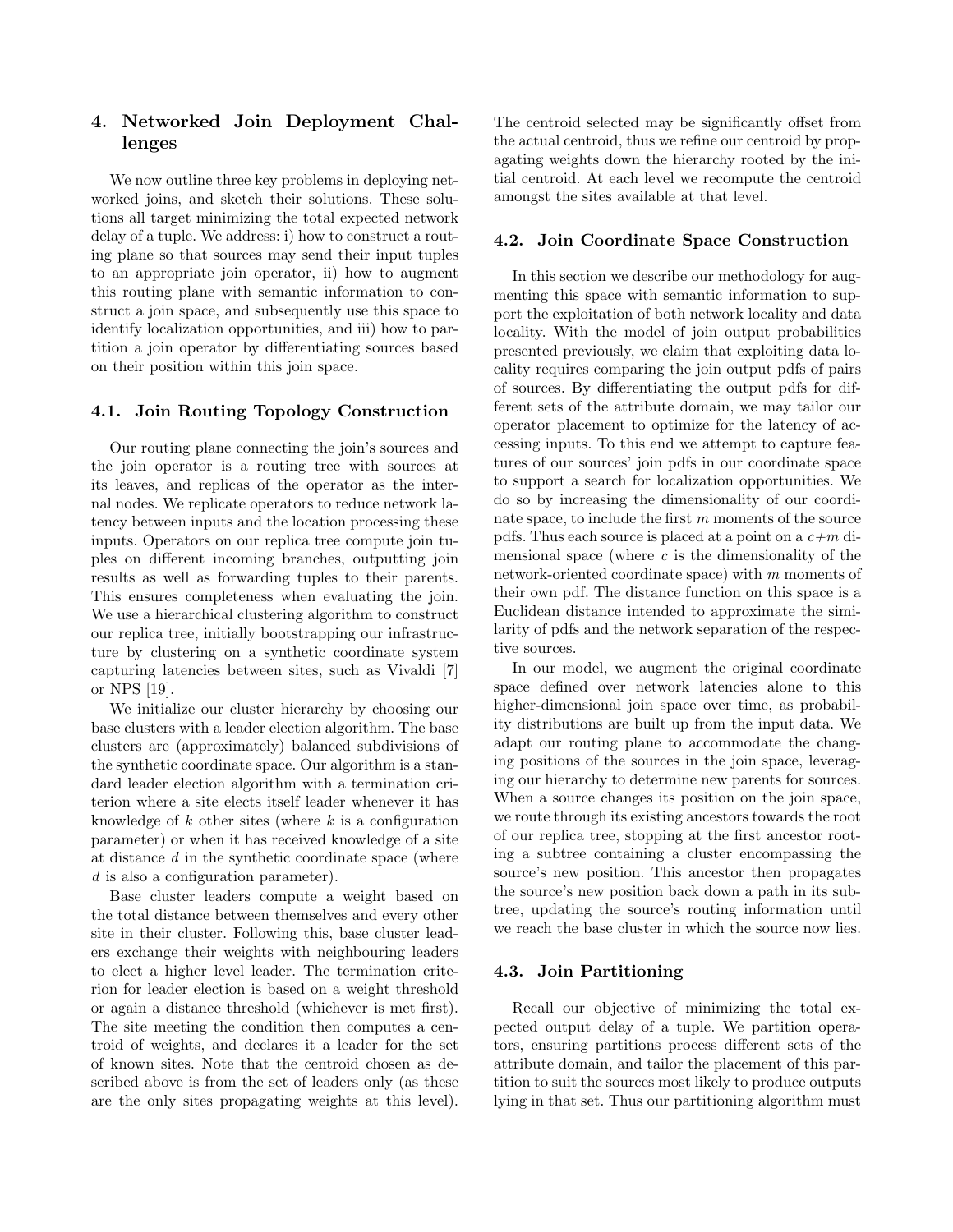determine how many partitions to create and what values of the attribute domain each partition must process.

Our partitioning algorithm uses a gradient based heuristic to drive the optimization. Specifically, we optimize our objective by differentiating sources in terms of their output distributions, searching for changes in a pair's output pdf that significantly impacts the total output pdf for a particular value in the attribute domain. The point at which the output pdf changes greatly is one candidate for placing a partition boundary. Our high level intuition for placing partition boundaries at points of high pdf gradient is as follows. Given that the probability of output significantly differs in value on either side of the point of large gradient, the relative contribution of the source to the total output of the attribute values near this point also differs. Furthermore, a source's contribution to a value determines its position on the join space. Consequently the source would be best served by operators placed at different network locations (assuming the operator is placed at a cluster centroid as described previously) and using the same operator location would only increase the expected tuple latency.

Our partitioning algorithm performs its search in a distributed manner, first using a clustering technique on the join space to prune the output pdfs considered when searching over the attribute domain. Each cluster chooses a leader as a search coordinator. The search coordinator collects the probability distributions from the other sources in its cluster alone, and computes the pairwise join pdfs of these sources.

We briefly outline our mechanism for exchanging probability distributions. We use existing algorithms for creating and updating wavelet-based histograms as the core of our distribution mechanisms. Sources construct a wavelet-based histogram on their inputs and exchange the h largest wavelet coefficients with neighbours on the coordinate space, such that the value of h is negatively correlated with the distance between sources in the space.

The search coordinator then attempts to find partition boundaries in these pdfs alone. The search for boundaries occurs over the entire attribute domain, greedily selecting points of high gradient. We employ a thresholding technique defining the minimum width of partitions to restrict the number of partitions created. This threshold is based on the minimum separation of sources. The number of partitions created may exceed the number of sites present in the network. To account for this we group partitions based on the characteristics of the distributions within the partitions, and determine operator placements based on the contributions of sources relative to these groups.

Finally we turn to the placement of these partitions. Our strategy here is to use the hierarchical clustering algorithm described earlier. The key difference however is that instead of clustering on a coordinate space of network latencies, we are clustering on a projection of the join space. Specifically, we project the join space corresponding to moments computed on the output probabilities of the attribute values in a given partition. Repeating this process over all partitions constructs our routing forest, connecting all sources to our network deployed operator.

## 5. Adaptive Partitioning, and Replication

Now, we briefly discuss some of the issues our mechanisms will have to address, to be effective in dynamic, long-running distributed systems. We focus on the question of adaptivity, describing our requirements on operators for adaptive partitioning, and distribution models to cope with varying data distributions over time.

#### 5.1. Maintaining Partitioned State

In order to support dynamic repartitioning, where we may acquiesce operators or partition them further, we rely upon operator implementations supporting these semantics on their specific states. In addition to function calls supporting the bootstrapping, and serialization of state (as found in the Flux system [24]), we require functions to support the injection and extraction of state elements, stored as a side effect of processing inputs of specific attribute values. For example, in the case of incremental partitioning, these values correspond to the attribute values of tuples to be routed to the new operator instance. This requires identification of state elements, as part of the extraction process.

Another issue is the blocking effect of adapting the number of partitions. In order to ensure complete processing of inputs during the transitional phase, existing schemes employ buffering techniques. In a widearea system, modifying the deployment of partitions requires interaction with the underlying content-based routing layer. During the transition period of a partition, the routing layer must support the necessary buffering, raising the question of how to efficiently support distributed buffering, with the added information of the eventual destination of the buffer.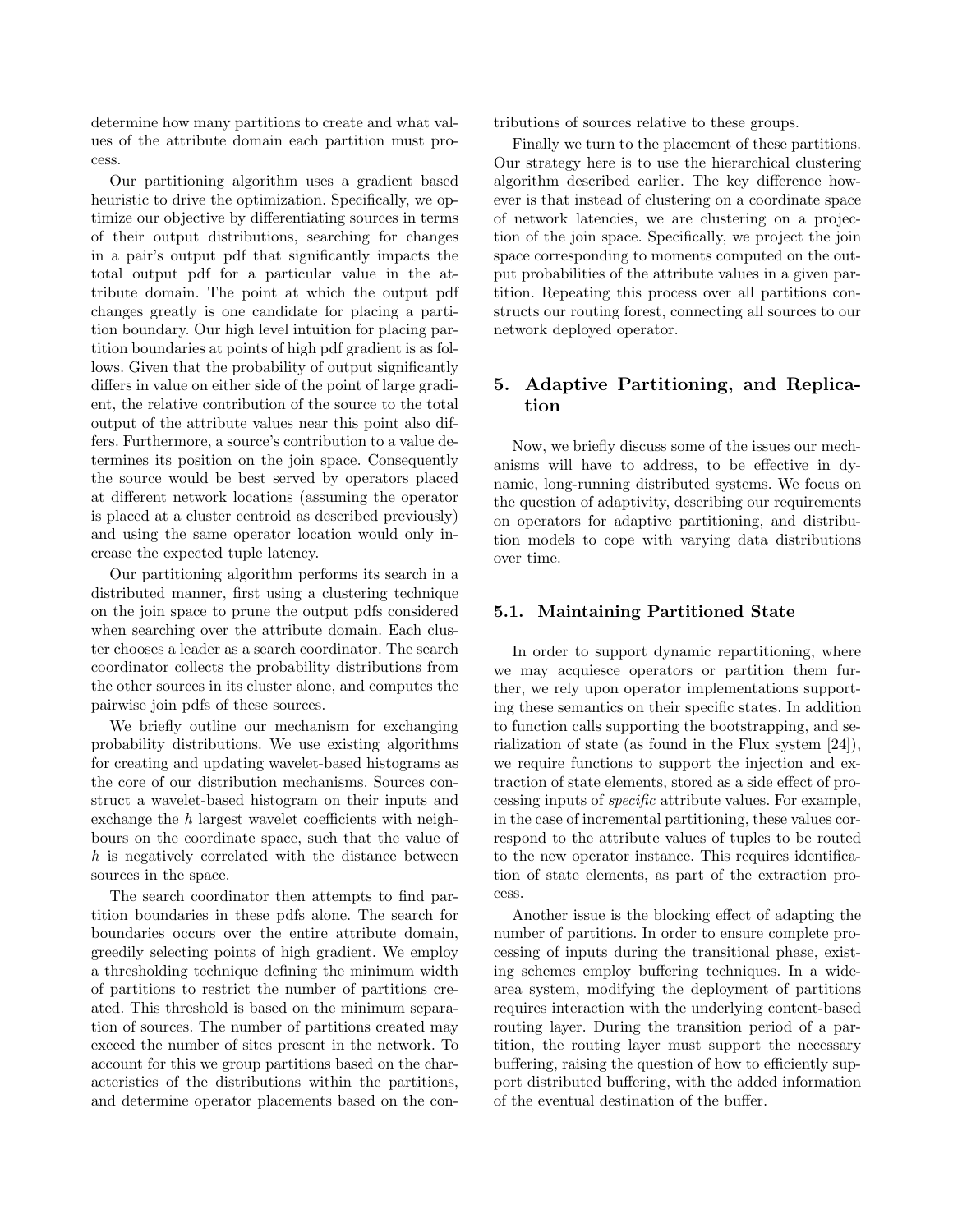#### 5.2. Time-Varying Value Distributions

In the algorithms above, we measure models of the data, as inputs to our framework, to widely partition and distribute a single operator. In a long-running system, with the semantics of an infinite input stream, leveraging the entire history of tuples may not form a strong basis for the model, especially with distributions that evolve, and change over time. Instead, we may wish to be more selective in the use of historical inputs, choosing relevant tuples based on either a temporal or semantic criteria (e.g, an age function, or by the value's statistical significance over a window).

This selective use of history must coexist with updates to the model in an online manner, as tuples arrive. Recent work on approximate summaries of streams (e.g. sketches, wavelet-based histograms [11]) have highlighted the necessity for single-pass, constant time methods of updating models. Unlike these works, we are leveraging an input model to guide our optimization algorithms, and not to actually approximate the query itself. Given updates to the model coincide with query processing, we envision another optimization problem, investigating the cost of introspection during query processing as its objective.

## 6. Related Work

The most prominent work on partitioning operators lies in parallel databases research. This literature encompasses topics such as hash-based joins [9], handling workload skew [10], and spatial joins [21]. While all of these works provide a plethora of partitioning techniques and join evaluation algorithms, to the best of our knowledge, none consider the effects of heterogeneously distributed data access, across a wide-area network, to support the operation. This lack of access locality can adversely affect the expected tuple delay.

The presence of a slow (and costly) medium for data access has been investigated in sensor networks. Systems such as Cougar [27], and TinyDB [17] have investigated query processing techniques and both energy and bandwidth optimization mechanisms. Data centric and geographic routing techniques have also appeared in sensor networks [15, 16, 23]. Finally the use of probabilistic models has been proposed to in the context of acquisitional, and distributed inference problems ([8, 20]).

Operator placement itself has been approached in both the distributed stream management domain [3], and the sensor networks domain [5]. These works represent initial steps in our vision of our networked query

deployment, since they do not approach the tasks of partitioning or replicating an operator, for the sake of improving network latency.

Note that unlike most approaches in both the parallel systems and sensor networks communities, the discrete optimization problems we have described revolve around system deployment. In both parallel databases, and sensor networks, every site is assumed to be utilized as either a source, or a processing site and thus involved in query evaluation. This is not the case in our infrastructure model.

#### 7. Open Issues

There are several directions we have not even begun to incorporate into this model. Recent work on modelling streams as time series, and capturing the temporal nature of streams in detecting bursts and distribution changes [14] could be leveraged for optimization purposes. Work on self-similarity to construct generative models of time series data could guide the prediction of input tuples, potentially leading to proactive optimization of networked joins.

We also briefly highlight our implementation plans for the ideas discussed here. Our networked join implementation will use the Borealis query processing engine for evaluating the query, while the SAND data management framework will integrate the probabilistic models and distributed optimization algorithms to solve the partitioning and replication problems.

## References

- [1] D. Abadi, Y. Ahmad, M. Balazinska, U. Cetintemel, M. Cherniack, J.-H. Hwang, W. Lindner, A. S. Maskey, A. Rasin, E. Ryvkina, N. Tatbul, Y. Xing, and S. Zdonik. The design of the borealis stream processing engine. In CIDR, Jan. 2005.
- [2] D. J. Abadi, D. Carney, U. Cetintemel, M. Cherniack, C. Convey, S. Lee, M. Stonebraker, N. Tatbul, and S. Zdonik. Aurora: A new model and architecture for data stream management. VLDB Journal, 2003.
- [3] Y. Ahmad and U. Çetintemel. Network-aware query processing for distributed stream-based applications. In VLDB, 2004.
- [4] A. R. Bharambe, M. Agrawal, and S. Seshan. Mercury: supporting scalable multi-attribute range queries. In SIGCOMM, 2004.
- [5] B. J. Bonfils and P. Bonnet. Adaptive and decentralized operator placement for in-network query processing. In IPSN, 2003.
- [6] S. Chandrasekaran, A. Deshpande, M. Franklin, and J. Hellerstein. TelegraphCQ: Continuous dataflow processing for an uncertain world. In CIDR, Jan. 2003.